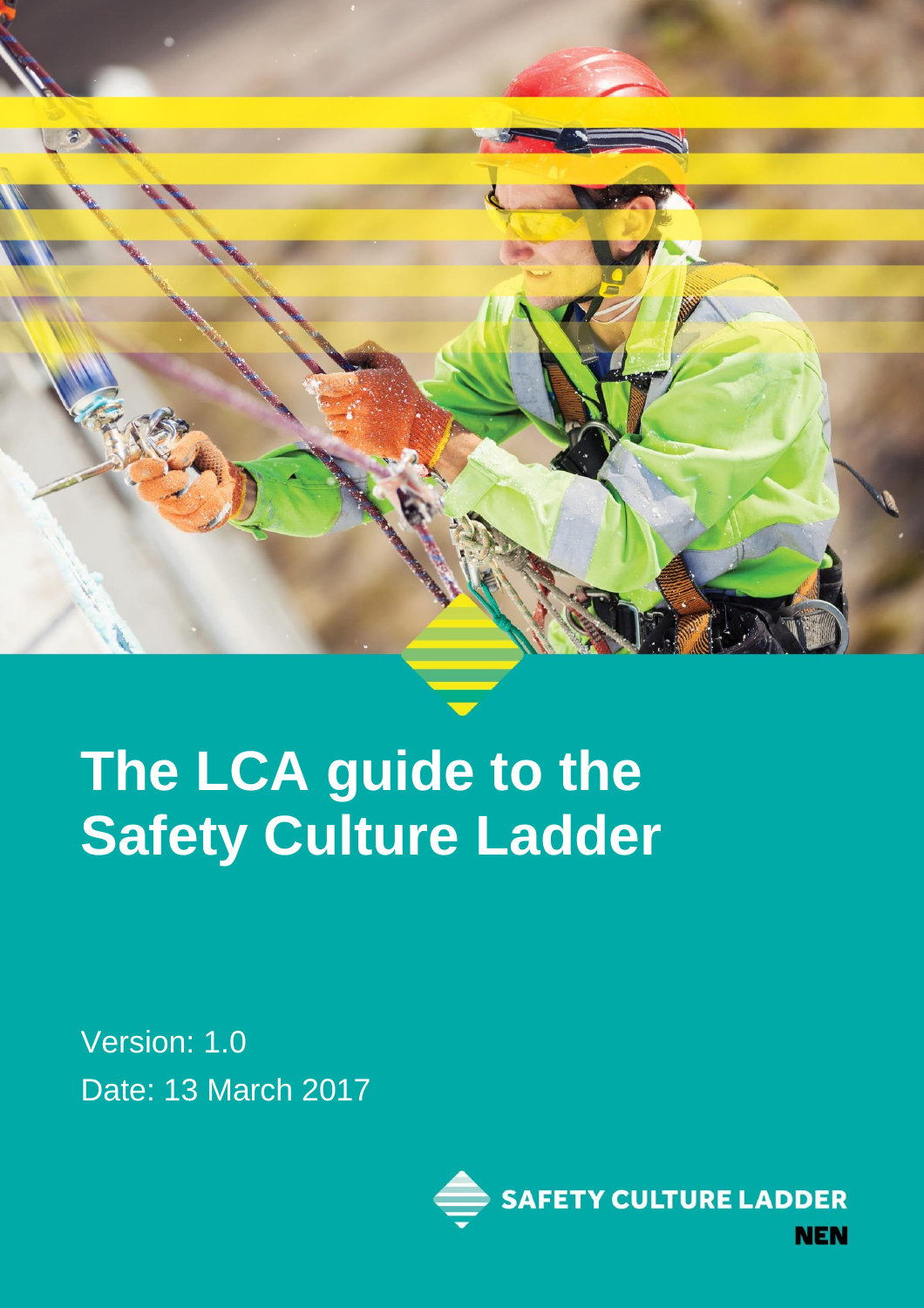# <span id="page-1-0"></span>**Modifications**

| Date       | Version number | Description     |
|------------|----------------|-----------------|
| 13-03-2017 | 1.0            | Initial version |

# <span id="page-1-1"></span>**Introduction**

The document before you has been put together as a guide to the Safety Culture Ladder for certification bodies. Its title is The LCA Guide to the Safety Culture Guide. This guide is an NEN publication that has been designed to supplement the current Safety Culture Ladder [Manual](http://www.veiligheidsladder.org/nl/documenten/) and [Certification](http://www.veiligheidsladder.org/nl/documenten/) Scheme. It contains practical information intended for certification bodies that have already been recognised by NEN or are due to be recognised by it at a later date.

This guide has primarily been produced for the purpose of consultation in a digital format and is freely available from the following website for anyone who wishes to view it for their own use: [www.safetycultureladder.org.](http://www.safetycultureladder.org/) As such, anyone wishing to view the most up-to-date version of this document should always see the website referred to above.

This document elaborates on a number of practical requirements. In principle, it does not contain any requirements that are contrary to the requirements of the Certification Scheme or the Safety Culture Ladder Manual or the spirit of either. If anything is unclear, or you have any questions, please contact NEN via [info@safetycultureladder.com](mailto:info@safetycultureladder.com).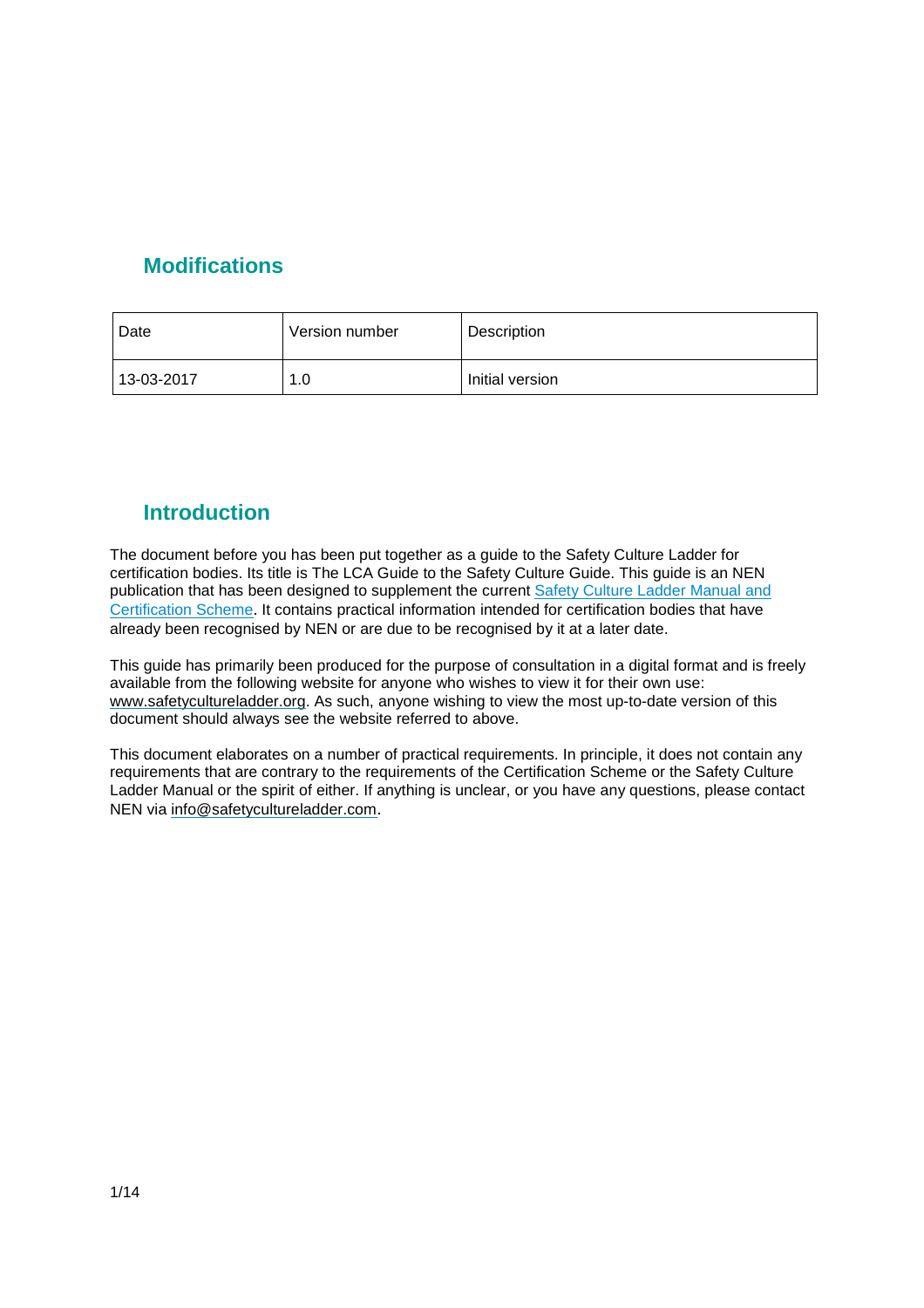# **Contents**

| 1.     |  |
|--------|--|
| 1.1.   |  |
| 1.2.   |  |
|        |  |
| 1.2.2. |  |
| 1.2.3. |  |
|        |  |
|        |  |
| 1.3.   |  |
|        |  |
|        |  |
| 2.     |  |
| 2.1.   |  |
|        |  |
| 2.2.   |  |
| 2.3.   |  |
|        |  |
|        |  |
| 2.4.   |  |
| 2.6.   |  |
|        |  |
| 3.1.   |  |
| 3.2.   |  |
| 3.3.   |  |
| 3.4.   |  |
| 3.5.   |  |
|        |  |
| 4.1.   |  |
| 4.2.   |  |
| 5.     |  |
| 5.1.   |  |
| 5.2.   |  |
| 5.3.   |  |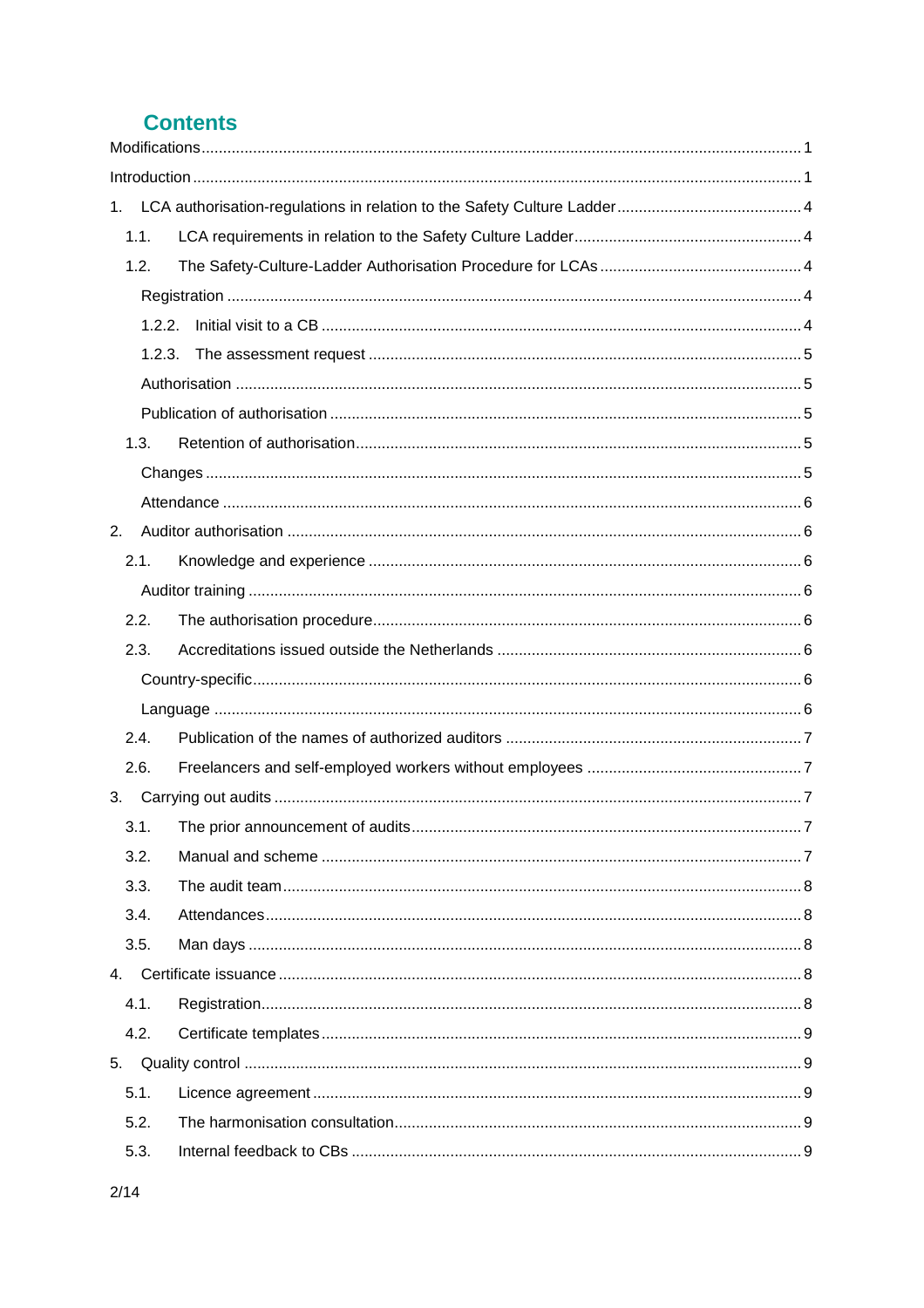| 5.4.           |  |  |
|----------------|--|--|
| 5.5.           |  |  |
| 5.6.           |  |  |
| 5.7.           |  |  |
| 6.             |  |  |
| 6.1.           |  |  |
| 6.2.           |  |  |
| 6.3.           |  |  |
|                |  |  |
| 6.4.           |  |  |
| 7 <sub>1</sub> |  |  |
| 7.1.           |  |  |
| 7.2.           |  |  |
| 7.3.           |  |  |
| 7.4.           |  |  |
|                |  |  |
|                |  |  |
| 7.5.           |  |  |
| 9.             |  |  |
|                |  |  |
|                |  |  |
|                |  |  |
|                |  |  |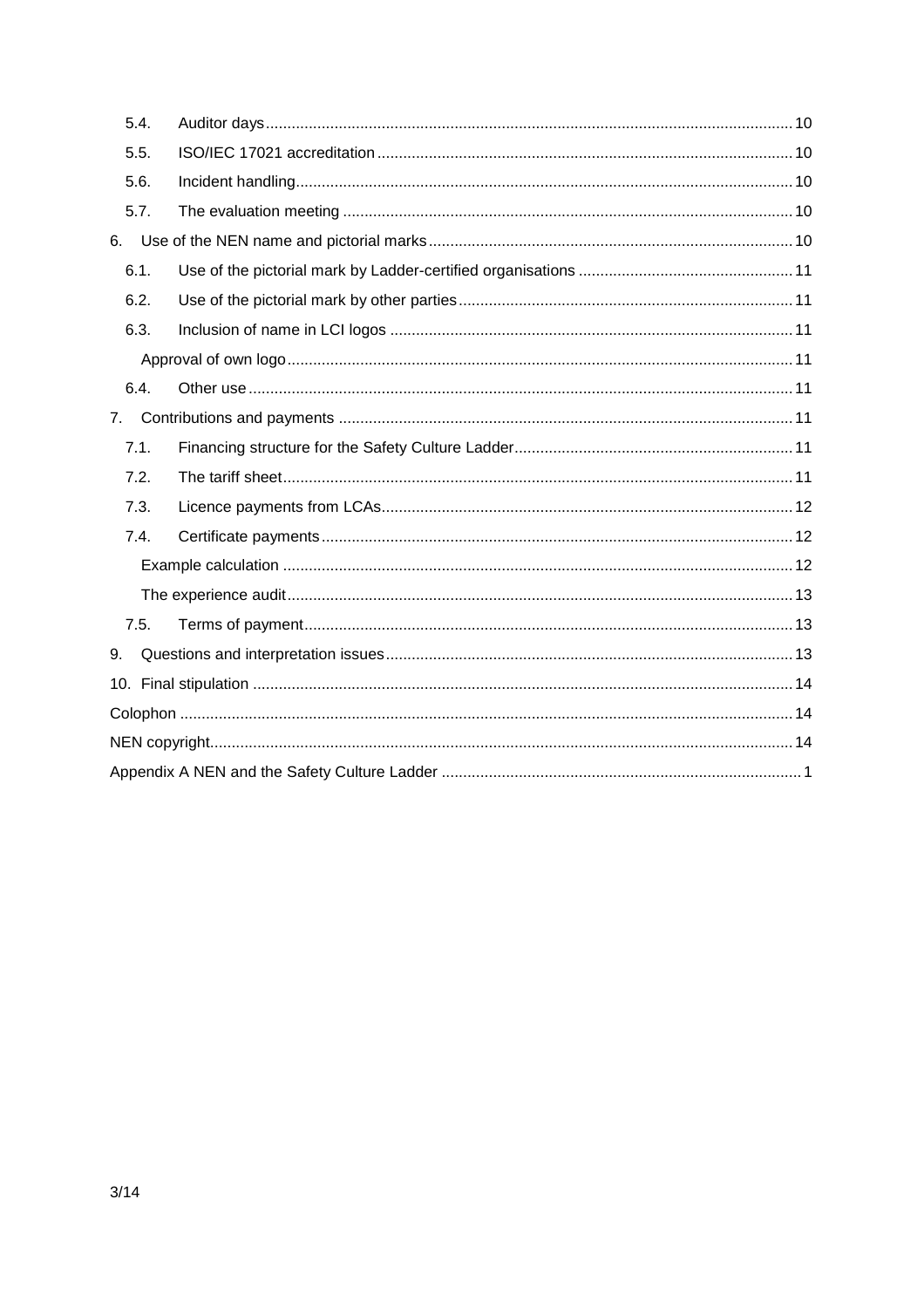# <span id="page-4-0"></span>**1. LCA authorisation-regulations in relation to the Safety Culture Ladder**

# <span id="page-4-1"></span>**1.1. LCA requirements in relation to the Safety Culture Ladder**

NEN itself is not a certifying authority. Safety Culture Ladder assessments are carried out exclusively by independent certification authorities (CAs) that NEN has recognised to carry out assessments (audits) of this nature in relation to the Safety Culture Ladder. NEN will authorise a CB – a Ladder Certification Authority (LCA) – if it meets the conditions stipulated in the Safety [Culture](http://www.veiligheidsladder.org/nl/documenten/) Ladder [Manual,](http://www.veiligheidsladder.org/nl/documenten/) which includes an (NEN-)EN-ISO/IEC 17021 accreditation for VCA and management systems like ISO9001, ISO14001 and OHSAS.

A licence agreement is entered into with all LCAs that have been authorised. LCAs bind themselves to the Safety Culture Ladder conditions stipulated by the Board of Stakeholders) (BoS) and the Committee of Experts (CoE) and carry out assessments based on the requirements set out in normative documents and also on the additional decisions taken by the CoE and BoS. LCAs that have been granted a Safety Culture Ladder authorisation are specified on the [website](http://www.veiligheidsladder.org/) for the Safety Culture Ladder.

# <span id="page-4-2"></span>**1.2. The Safety-Culture-Ladder Authorisation Procedure for LCAs**

#### <span id="page-4-3"></span>**Registration**

Each potential CB submits a request to NEN for authorisation to carry out Safety Culture Ladder assessments. All requests must be submitted to NEN in writing, for the attention of The Safety Ladder Team, P.O. Box 5059, 2600 GB, Delft, the Netherlands, or by e-mail to [info@safetycultureladder.com.](mailto:info@safetycultureladder.com) Requests must always clearly state the following:

- a) The name, address, place of business, telephone number and e-mail address of the CB,
- b) The name and telephone number of the contact person,
- c) Reasons for the authorisation request,
- d) The extent to which the requirements stipulated in the Safety Culture Ladder Manual are met.

NEN will send the CB a confirmation of receipt and arrange a meeting with it to explain the principle and intentions of the Safety Culture Ladder and gain an impression of the CB in question.

#### <span id="page-4-4"></span>**1.2.2. Initial visit to a CB**

NEN will visit the CB and will have an initial meeting with the individuals responsible for entry to the Safety Culture Ladder. Questions like the following will be raised at this meeting:

- a) Why does the CB want to conduct Safety Culture Ladder audits?
- b) What are the CB's own views on safety?
- c) How has the CB been organised with this in mind (in terms of organisation, staffing and systems)?
- d) Which experience has the CB had in measuring safety conduct?
- e) On which specific sector(s) and country (or countries) does the CB wish to focus?

NEN will then explain what is expected of a CB, what the authorisation procedure entails, how long the procedure takes, what needs to be taken into consideration (an annual licence payment, payments per assessment, auditor training and regular attendances), which obligations a CB has (participation in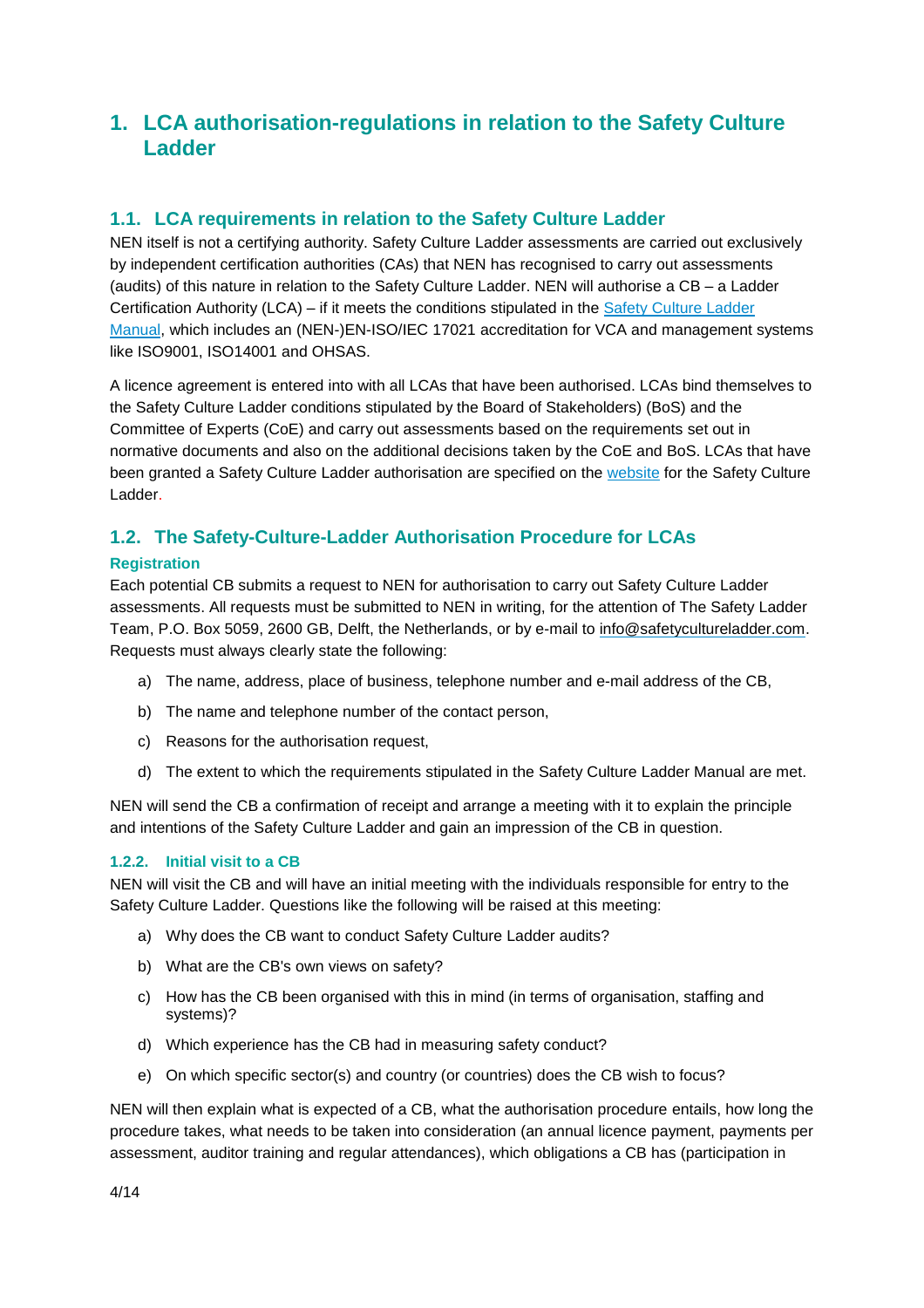harmonisation consultations, the attendance of standard NEN training and the annual evaluation meeting, etc.). Afterwards, the CB will reconfirm to NEN its interest in and wish to be considered eligible for an authorisation. NEN will inform the CB whether or not it is eligible for an assessment, in principle.

#### <span id="page-5-0"></span>**1.2.3. The assessment request**

If a certification request is submitted, the CB in question will be asked to submit a file (by e-mail) containing the CVs of auditors and assessors, and other relevant information. NEN will confirm receipt of the above and assess the file. Assessment of the request received will consist of the assessment of whether the documents submitted by the applicant are complete and sufficiently clear and also whether the applicant falls within the scope of the quality declaration requested (requirements set out in the Safety Culture Ladder Manual) based on the documents submitted. Any questions will be sent and responded to by e-mail.

#### <span id="page-5-1"></span>**Authorisation**

NEN will notify the CB of whether or not authorisation will be granted. Once recognised, a CB becomes a Ladder Certification Authority (LCA) and receives a draft licence agreement, a draft authorisation and an invitation to attend a final meeting with NEN. Any questions about the documents submitted will be sent and responded to by e-mail.

Authorisation will enter into force once both parties have signed the licence agreement.

#### <span id="page-5-2"></span>**Publication of authorisation**

The name of the LCA will be added to the website for the Safety Culture Ladder. The authorisation granted (license to operate) will relate to the organisation (LCA) in question.

NEN will maintain an overview of LCAs that meet the requirements set out in the manual. This overview is published on the following website: [www.safetycultureladder.org.](http://www.safetycultureladder.org/)

NEN registers authorities for an indefinite period of time and is able to terminate registrations:

further to an LCA's removal from the register at its own request,

further to deletion from the register by NEN if an authorisation is suspended or withdrawn,

if an organisation ceases to exist.

The (lead) auditors and assessors put forward are able to gain authorisation in accordance with the standard authorisation procedure for auditors, which is described in Section 2.

## <span id="page-5-3"></span>**1.3. Retention of authorisation**

#### <span id="page-5-4"></span>**Changes**

An LCA will notify NEN immediately of any changes relevant to its authorisation. New (prospective) auditors and/or assessors will be put forward to NEN in writing or by e-mail for the purpose of authorisation.

NEN reserves the right to reverse authorisations and also to suspend LCAs and/or auditors/assessors. This could happen for the following reasons: non-performance (whether or not further to complaints), an insufficient number of audit hours, the observation of poor assessments during attendances and at its own request, etc. This will always happen after prior consultation with the LCA and/or auditors/assessors. Once authorisation has been withdrawn or suspended, the relevant entry on the Safety Culture Ladder website will be reversed. Agreements will be made with the LCA about the handling of current commitments (from an operational, financial and legal point of view).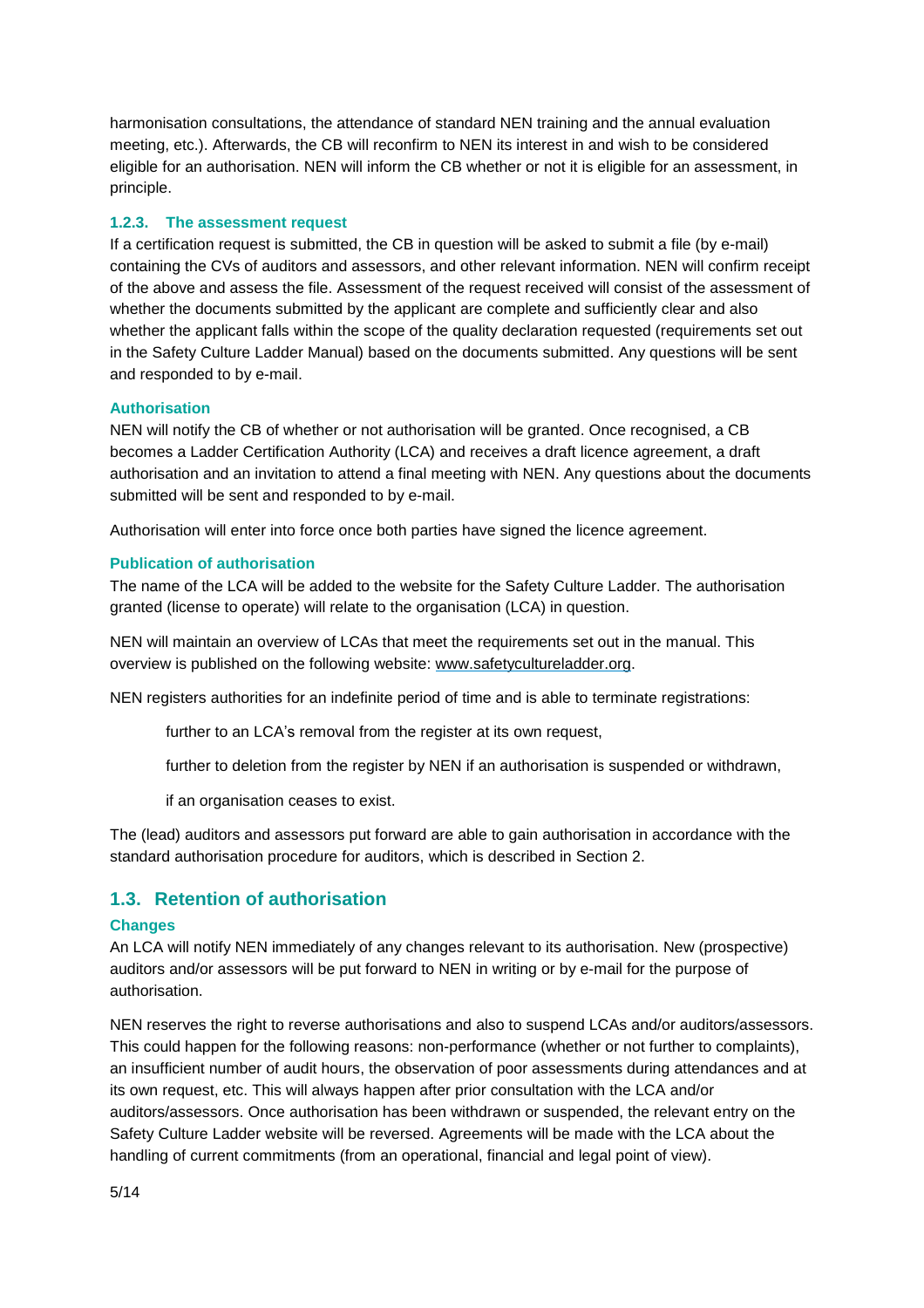#### <span id="page-6-0"></span>**Attendance**

NEN will be given the opportunity to attend ladder assessments. The LCI will notify NEN of these assessments at least 10 working days in advance [\(info@safetycultureladder.com\)](mailto:info@safetycultureladder.com). NEN will inform the LCA of whether or not it will utilise an attendance opportunity at least three working days in advance and, if yes, who will attend. The above applies for both certification audits and experience audits.

NEN may decide to replace attendance at the company with attendance at the LCA once the ladder assessment has been completed (review of the ladder assessment process).

# <span id="page-6-2"></span><span id="page-6-1"></span>**2. Auditor authorisation**

#### **2.1. Knowledge and experience**

NEN issues ladder-assessment authorisations to competent auditors and assessors. Qualified individuals will comply with the requirements set out in the Safety Culture Ladder Manual and be employed by an LCA that has been authorised by NEN. NEN auditor training

#### <span id="page-6-3"></span>**Auditor training**

Auditors and assessors for the Safety Culture Ladder are required to attend the two-day NEN auditor training. After completing their standard-related training, participants receive a certificate of participation. NEN will not grant an authorisation to anyone who has not completed this two-day training. With this in mind, NEN keeps records of all participants who have attended the auditor training.

NEN organises its auditor training centrally, aided by partners selected specifically for this purpose. If it is not possible to attend a standard-related training before the first audit (as a result of personal circumstances or because no places are immediately available on the training in question), authorisation may be issued subject to two conditions, being that the standard-related training is attended within three months and that a joint kick-off will take place with the NEN Safety Culture Ladder Team shortly before the first audit starts. NEN will always attend the first audit.

#### <span id="page-6-4"></span>**2.2. The authorisation procedure**

To achieve authorisation for a particular auditor and/or assessor, an LCA will submit a request to [info@safetycultureladder.com](mailto:info@safetycultureladder.com) by e-mail. The LCA will also include a CV and other documents designed to substantiate the competencies of the auditor in question.

NEN will assess the completeness of the information received and, if complete, the request will be assessed.

If approved, the authorisation will be sent to the LCA. If necessary, this will include a comment on points for attention in relation to the authorisation granted. NEN will attend the first audit that the auditor carries out.

## <span id="page-6-5"></span>**2.3. Accreditations issued outside the Netherlands**

#### <span id="page-6-6"></span>**Country-specific**

An authorisation will be issued for one or more countries. The countries in question will be indicated explicitly on the authorisation itself.

#### <span id="page-6-7"></span>**Language**

LCAs are required to have an NEN-EN-ISO/IEC 17021 accreditation. With regards to language proficiency, this standard stipulates that auditors must have the language proficiency necessary at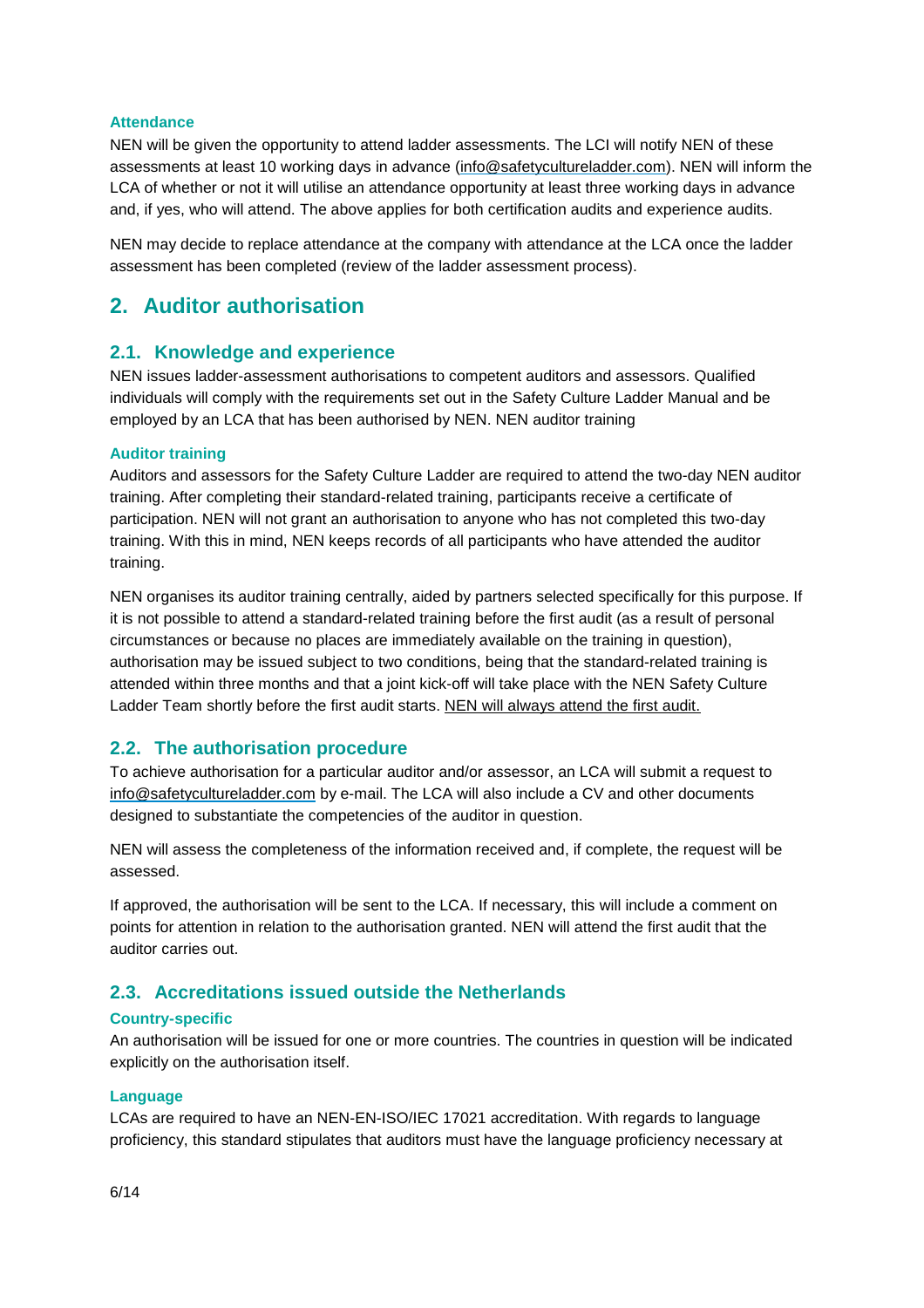every level of the organisation operated by a client. This means that auditors must be able to communicate effectively with individuals at every level in an organisation, using appropriate terminology, expressions and speech.

## <span id="page-7-0"></span>**2.4. Publication of the names of authorized auditors**

NEN keeps an overview of auditors or assessors that meet the professional and professional-conduct requirements set out in the manual. This overview is published on the following website: [www.safetycultureladder.org.](http://www.veiligheidsladder.org/) Besides the name of the individual registered and the organisation by which he/she is employed, the overview of auditors and assessors also states the countries to which the authorisation applies.

NEN registers authorities for an indefinite period of time and is able to terminate registrations:

further to an LCA's removal from the register at its own request,

further to deletion from the register by NEN if an authorisation is suspended or withdrawn,

further to the death of the individual registered.

If an LCA ceases to exist as an organisation, auditors and/or assessors will retain their authorisations if they affiliate themselves to another recognised LCA within three months of the date on which the original LCA ceases its business activities and promptly notifies NEN of this fact.

## <span id="page-7-1"></span>**2.6. Freelancers and self-employed workers without employees**

An auditor or assessor may be hired in, provided demonstrably qualified to carry out Safety Culture Ladder assessments. In this situation, the LCA will have bound the hired-in worker (whether a freelancer or a self-employer worker without employees) to it by entering into a contract with him/her. The LCA is responsible for ensuring that the hired-in worker is and continues to be suitably qualified.

# <span id="page-7-3"></span><span id="page-7-2"></span>**3. Carrying out audits**

## **3.1. The prior announcement of audits**

LCAs will notify NEN of ladder assessments at least 10 working day in advance [\(info@safetycultureladder.com\)](mailto:info@safetycultureladder.com). The following information will be provided at the very least:

Company name,

Audit type,

Audit team (including the name of the lead auditor),

Audit scope (organisational limits),

An outline audit plan,

Company size and number of audit days.

This applies for new clients, but also for audits of existing certificate holders.

#### <span id="page-7-4"></span>**3.2. Manual and scheme**

When carrying out audits, the Certification Scheme and the Safety Culture Ladder Manual will apply in full. The current versions of both are available from the Safety Culture Ladder website.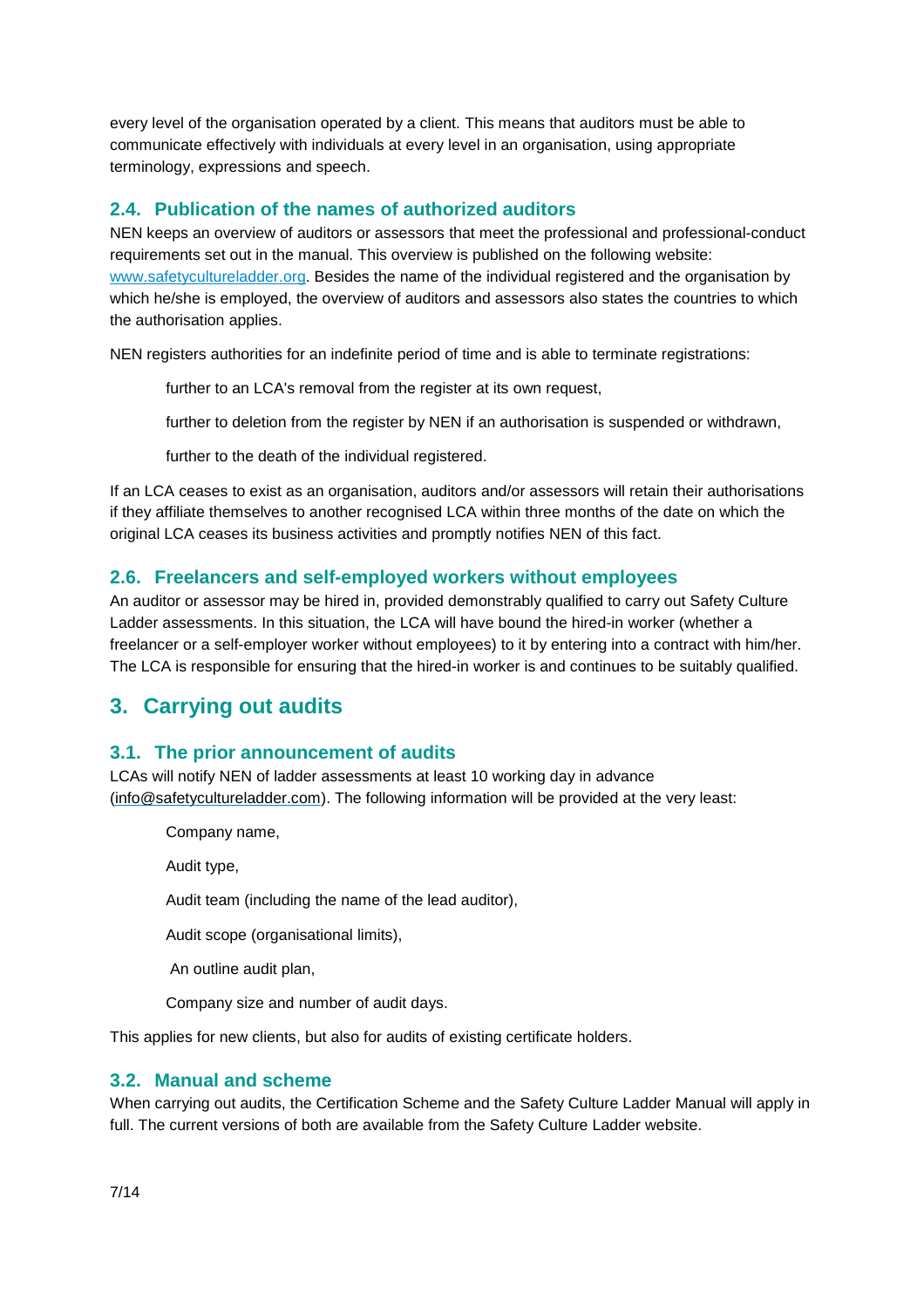Both are reviewed on a regular basis and are updated to reflect any new developments. New versions are adopted by the CoE. If interim developments prompt changes to documents, additional decisions are published. These are published in the Manual and Certification Scheme for the Safety Culture Ladder. See the website (under ['Documents'\)](http://www.veiligheidsladder.org/nl/documenten/).

## <span id="page-8-0"></span>**3.3. The audit team**

A minimum of two auditors will carry out a ladder assessment. One of the two auditors will have been appointed to act as the lead auditor.

#### <span id="page-8-1"></span>**3.4. Attendances**

At least one audit carried out by each newly accredited auditor will be attended by a representative of the NEN scheme manager. Attendance gives NEN an impression of the competencies of the auditor in question. Each auditor will be accompanied by a representative of NEN at least once every two years. Attendance is also geared towards the harmonisation of audit performance by the various LCAs. The extent to which (all or part of) an auditor's audits are attended will be decided on at the discretion of NEN. Extra attendances may be necessary if an auditor has completed an insufficient number of audit hours.

#### <span id="page-8-2"></span>**3.5. Man days**

Subsection 5.4 of the Safety Culture Ladder Manual contains the certification man-day table. This table indicates the minimum number of man days to be spent on a ladder assessment. This is an absolute minimum. The number of man days applicable will depend on the total number of individual employees involved in the certification assessment and the certification step involved.

The table relates to the certification assessment for Step 2 of the Safety Culture Ladder. The time spent on the certification assessment in man days (see the table above) will increase as indicated below for each subsequent step:

Step 3, Factor 1.5; Step 4, Factor 2.0; Step 5, Factor 2.5.

# <span id="page-8-4"></span><span id="page-8-3"></span>**4. Certificate issuance**

## **4.1. Registration**

When an LCA issues a certificate, it will register a copy of it with NEN via [info@safetycultureladder.com](mailto:info@safetycultureladder.com) for inclusion in the register of certificate holders, which NEN publishes on www.veiligheidsladder.org.

Once issued to a certificate holder, a certificate will only be valid if it has been added to the central register kept by NEN.

When registering certificates, the LCA will also indicate the compulsory certificate payment charged to the certificate holder based on the man days applicable, in accordance with the man-day table prescribed, as included in the Safety Culture Ladder Manual.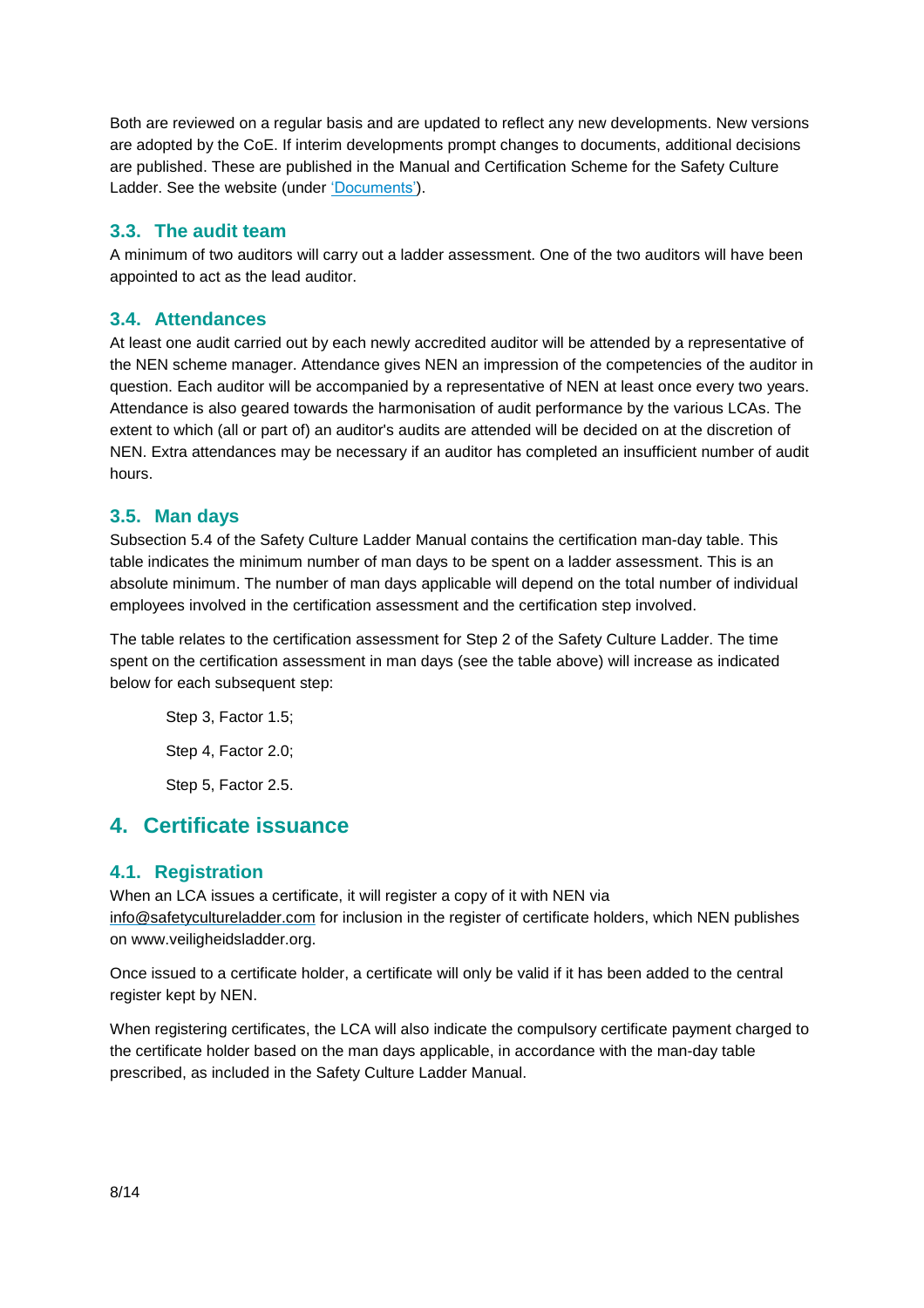## <span id="page-9-0"></span>**4.2. Certificate templates**

Certificates will be prepared in the standard NEN format (template), utilising the NEN Safety Culture Ladder word and pictorial marks.

A certificate will provide the following information about certificate holders:

- a. The company name, with a link to the company website,
- b. The certificate number, with a link to a copy of the certificate,
- c. The place of business for the company,
- d. The chamber of commerce number for the company,
- e. The certificate step,
- f. The certificate issue date.
- g. Date valid until

Certificates that are issued in line with Version 4.0 of the scheme will be valid for a maximum of one year. As such, a new certificate will be submitted to NEN on an annual basis

# <span id="page-9-2"></span><span id="page-9-1"></span>**5. Quality control**

#### **5.1. Licence agreement**

Only LCAs that have entered into a licence agreement with NEN are permitted to carry out ladder assessments. This ensures that LCAs comply with the quality requirements stipulated by NEN. The following will be set out in the licence agreement at the very least:

- a. The nature of the services to be provided by NEN and an LCA,
- b. The current standard applicable (Manual and Certification Scheme), on which certification is based,
- c. The payment due to NEN,
- d. The term of the licence agreement.

## <span id="page-9-3"></span>**5.2. The harmonisation consultation**

The LCA harmonisation platform consists of representatives of the LCAs with which NEN has entered into licence agreements. Representatives (a maximum of two per CB) must be involved in the certification process, either as (lead) auditors or as the individuals that make the certification decision (assessors). Participation by the LCA is compulsory. The harmonisation platform meets twice a year (in the spring and autumn) and is country-specific. A report on each consultation will be prepared by the secretary put forward by NEN.

## <span id="page-9-4"></span>**5.3. Internal feedback to CBs**

Representatives that attend the harmonisation consultation will provide everyone they are representing with feedback on the consultation.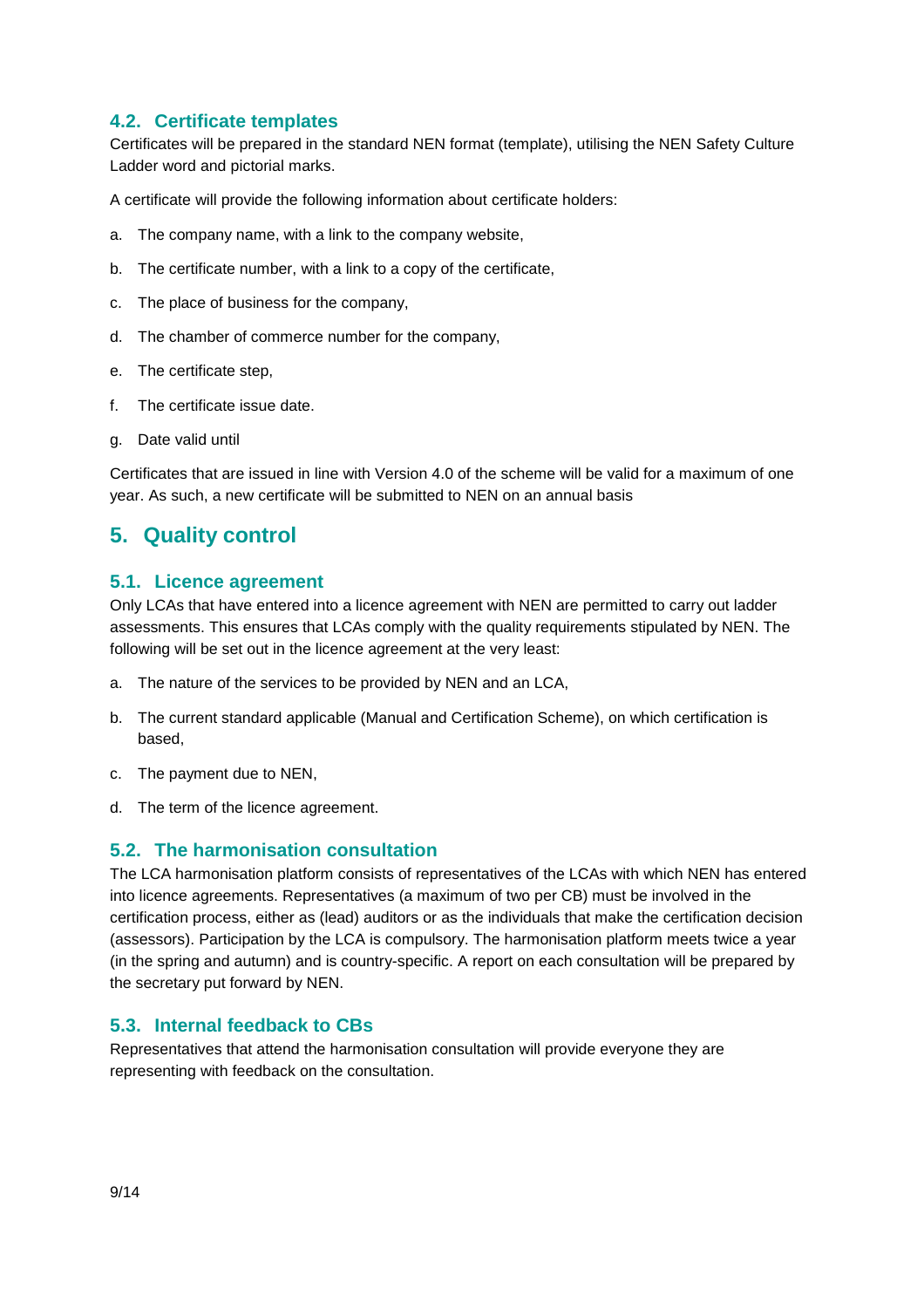## <span id="page-10-0"></span>**5.4. Auditor days**

Added to the above, an auditor/harmonisation day will be organised once a year for all auditors (country-specific). Participation is compulsory and attendance is registered. Part of the day is used for the purpose of further training (on new developments, new emphases and interpretations, etc.).

## <span id="page-10-1"></span>**5.5. ISO/IEC 17021 accreditation**

Each CB is accredited by the Dutch Accreditation Council (DAC) or by a member of the IAF, in accordance with NEN-EN-ISO/IEC 17021 *Conformity assessment - Requirements for bodies providing audit and certification of management systems.* To achieve this accreditation, the CB will send NEN a copy of the attachment to the accreditation certificate, which states the scopes that have been recognised.

## <span id="page-10-2"></span>**5.6. Incident handling**

NEN will register details of situations in which it is observed that an LCA is deviating from procedures. In the event of more serious incidents, in which the integrity or quality of the system may be at stake, a written notification will be issued to the LCA in question (by e-mail). This notification will request a written response and/or explanation from the LCA. If the notification is deemed to be well-founded, a representative from the LCA will then be invited to attend a meeting with NEN. This meeting will examine the incident in more detail and involve a discussion of how the incident could be avoided in the future and whether any remedial action is necessary. A report on the meeting will be prepared and then sent to the LCA. A sanction may be imposed on the LCA if the (type of) incident in question happens again.

## <span id="page-10-3"></span>**5.7. The evaluation meeting**

Each year, an evaluation meeting will be organised with LCAs to assess the past year. The proceduredeviations registered will be discussed in particular and also events and prospects for the year ahead in general.

# <span id="page-10-4"></span>**6. Use of the NEN name and pictorial marks**

The word and pictorial marks for the NEN Safety Culture Ladder are owned by the NEN foundation and have been registered as such both nationally and internationally.

A authorised LCA that has entered into an agreement with NEN may use the Safety Culture Ladder word and pictorial marks in (printed or digital) communications that pertain directly to activities relating to the Safety Culture Ladder. For example:

- a. on *Veilig Bewust* certificates (safety awareness certificates) that have been issued, in accordance with the format specified,
- b. in letters, quotes, audit reports and suchlike, provided they relate to certification in accordance with the NEN Safety Culture Ladder,
- c. in documentation and brochures, provided they relate to certification in accordance with the NEN Safety Culture Ladder,
- d. in communications for conferences and seminars, etc.,
- e. on websites and digital applications.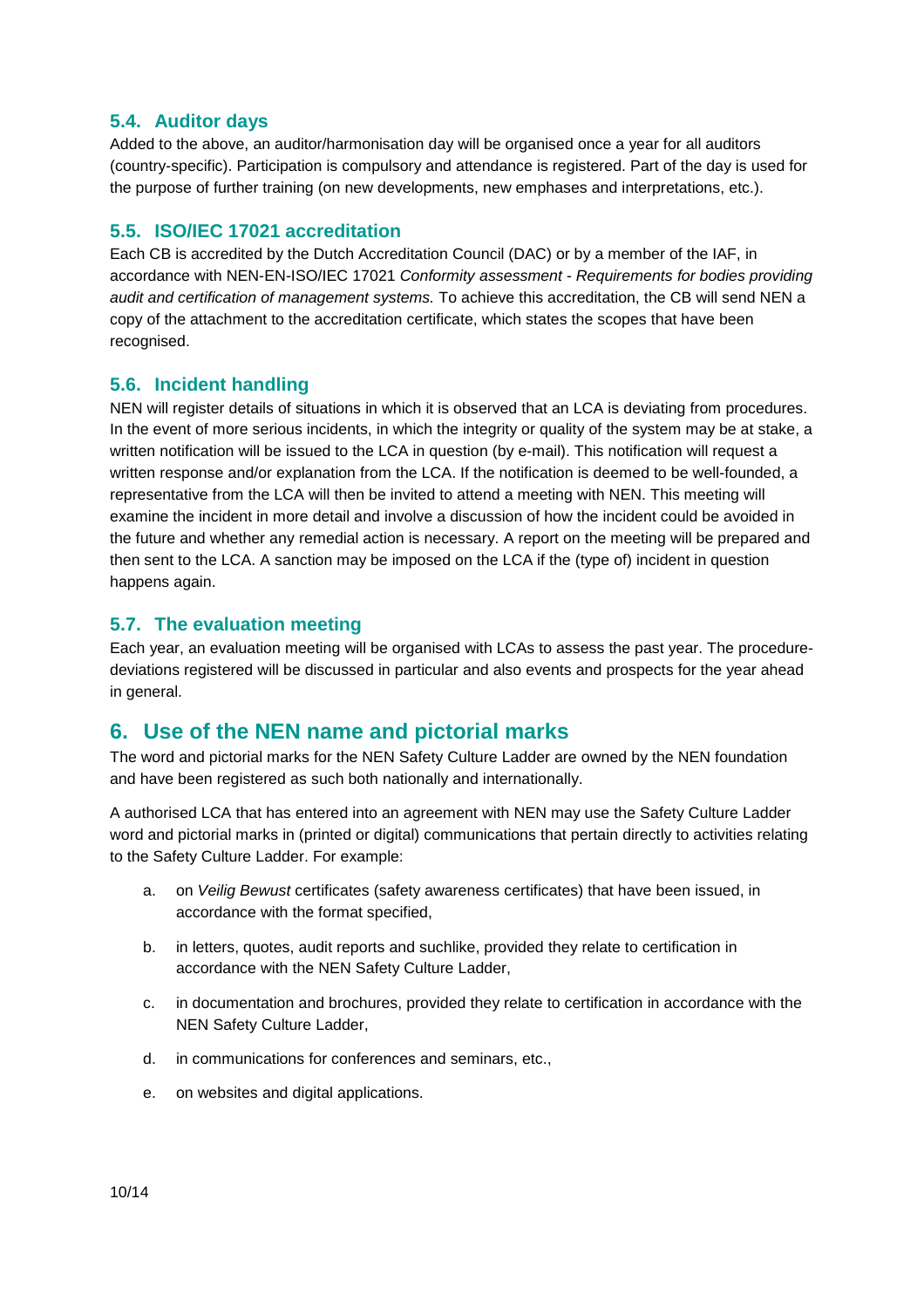# <span id="page-11-0"></span>**6.1. Use of the pictorial mark by Ladder-certified organisations**

Ladder-certified organisations may use the Safety Culture Ladder pictorial mark in (printed or digital) communications that relate directly to their certified status. The above is subject to the condition that the name of the LCA and the step achieved (as stated on the certificate) are stated near the logo.

#### <span id="page-11-1"></span>**6.2. Use of the pictorial mark by other parties**

The Safety Culture Ladder pictorial mark may be used by third parties in presentations etc. that relate to the system. The pictorial mark may not be used in a manner that could wrongly imply that the third party in question is affiliated to the Safety Culture Ladder as an LCA, Expert Partner, Ladder-certified organisation or scheme manager.

#### <span id="page-11-2"></span>**6.3. Inclusion of name in LCI logos**

Authorised LCAs are permitted to use the Safety Culture Ladder name in their logos. This enables their clients to communicate the standards uniformly to their contacts. The above is permitted in communications issued on (letter head) paper and in brochures and advertising, for example, issued by the LCA itself and by certified clients of the LCA in question. However, the impression may not be created that the scope of the logo is broader than that for which the certificate has been issued. LCA establishes a procedure for its own use and for use by certified clients, in which procedure the conditions for use, checks and sanctions are set out.

#### <span id="page-11-3"></span>**Approval of own logo**

The logo may only be used once approval has been obtained further to an assessment of the logo envisaged and the corresponding procedure by the CoE.

#### <span id="page-11-4"></span>**6.4. Other use**

In all other cases, use of the NEN Safety Culture Ladder word and pictorial marks will not be permitted, unless the written consent of NEN has been obtained.

# <span id="page-11-6"></span><span id="page-11-5"></span>**7. Contributions and payments**

## **7.1. Financing structure for the Safety Culture Ladder**

The Safety Culture Ladder is a market initiative. It is not subsidised or supported by government. Organisations that actively use the Safety Culture Ladder are asked to pay a contribution towards the further development, roll-out and management of the Safety Culture Ladder.

The contribution requested from an individual LCA will consist of the following:

- a) An annual licence payment to NEN.
- b) A payment to NEN for each certificate issued. The CB is responsible for collecting payments from certificate holders/audited organisations for NEN.

#### <span id="page-11-7"></span>**7.2. The tariff sheet**

The licence payment amounts are indicated in the tariff sheet. NEN determines the level of the payments required before 1 October of each year, on the basis of a pay-as-you-go system. These payments are then announced in a new version of the tariff sheet. The new versions of the tariff sheet are distributed among the LCAs.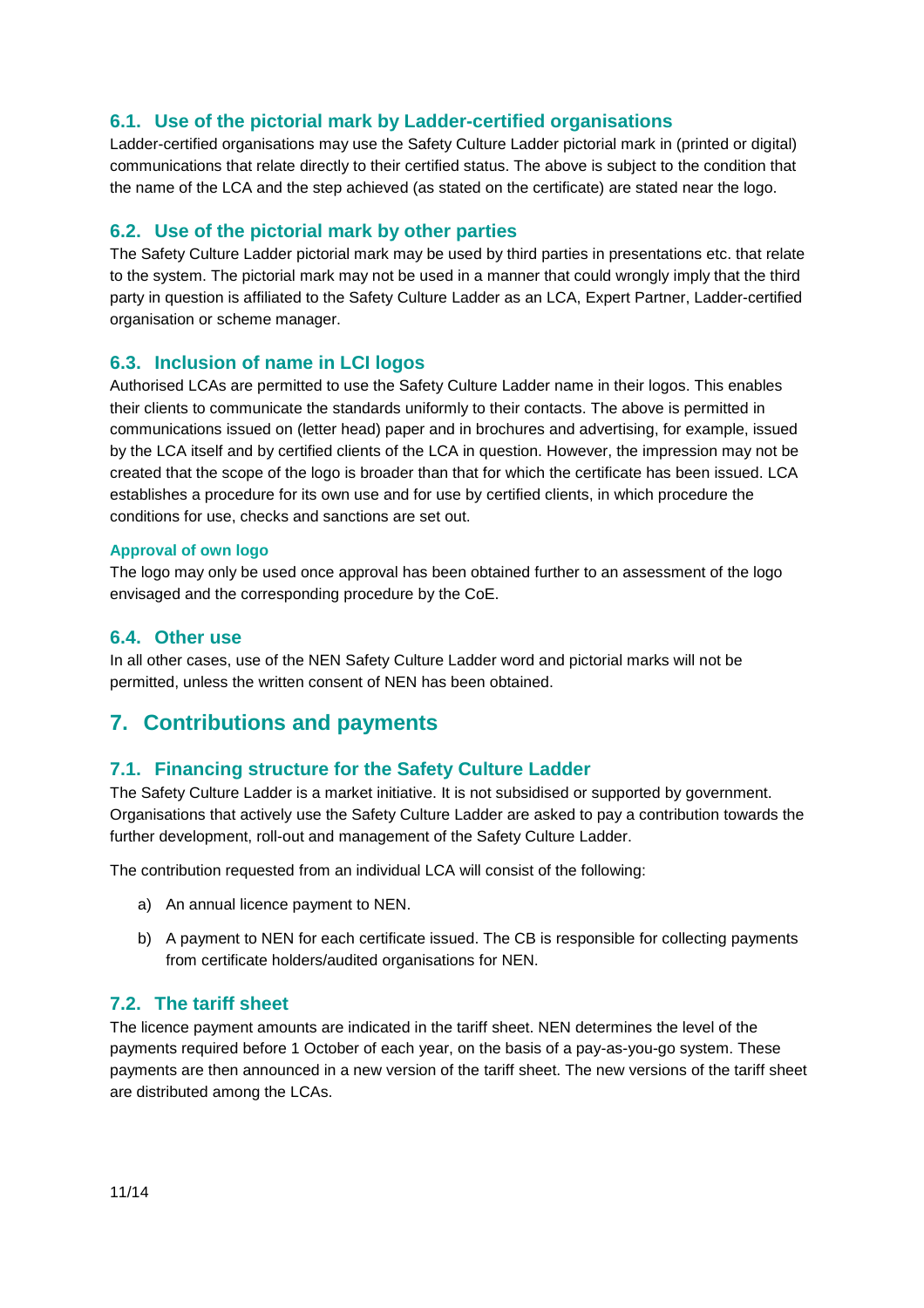# <span id="page-12-0"></span>**7.3. Licence payments from LCAs**

NEN invoices the licence payment due for the first year as soon as the parties have signed the licence agreement and subsequently at the beginning of each new calendar year. The licence payment is a fixed amount per year.

# <span id="page-12-1"></span>**7.4. Certificate payments**

NEN invoices LCAs for certificate-related payments twice per year (in June and December) on the basis of reports from LCAs about the experience or certification audits carried out. These payments are proportionate to the audit term in man days.

The audit term in man days will depend on the number of workers and the step for which certification is carried out. Once the number of man days for an audit has been determined, including the factor for the step in question (see Subsection 3.5 of this Guide), the table in the tariff sheet is used to determine the payment due given the audit term in man days.

#### <span id="page-12-2"></span>**Example calculation**

#### **Example: Step 3 certification for an organisation with 200 workers**

#### Audit term in man days

The audit term in man days is determined first. According to the example below of the certification man-day table from the manual, this organisation falls in the 176-275 number-of-workers category.

An audit term of eight man days applies here for Step 2.

Factor 1.5 applies for Step 3 here. So:  $1.5 * 8 = 12$  audit days for a Step-3 audit.

| <b>Number of</b><br><b>workers</b> | <b>Audit term in</b><br>man days | <b>Number of</b><br><b>workers</b> | <b>Audit term in</b><br>man days |
|------------------------------------|----------------------------------|------------------------------------|----------------------------------|
| $1 - 10$                           | 3                                | 1176-1550                          | 13                               |
| $11 - 25$                          | 4                                | 1551-2025                          | 14                               |
| $26 - 65$                          | 5                                | 2026-2675                          | 15                               |
| 66-125                             | 6                                | 2676-3450                          | 16                               |
| 126-175                            |                                  | 3451-4350                          | 17                               |
| 176-275                            | 8                                | 4351-5450                          | 18                               |
| 276-425                            | 9                                | 5451-6800                          | 19                               |
| 426-625                            | 10                               | 6801-8500                          | 20                               |
| 626-875                            |                                  | 8501-10700                         | 21                               |

## **Illustrative table for audit term in man days**

**Please note:** this is an informative example! See the actual table in the current version of the manual.

#### Certificate payment

The annual certificate payment is determined on the basis of the number of man days for an audit on the step in question (including the factor applicable) and the table in the tariff sheet. According to the illustrative certificate-payment table below, an annual certificate payment of  $\epsilon$  1,500 applies in the event of an audit term of 12 days.

#### **Audit term in man days Annual certificate payment**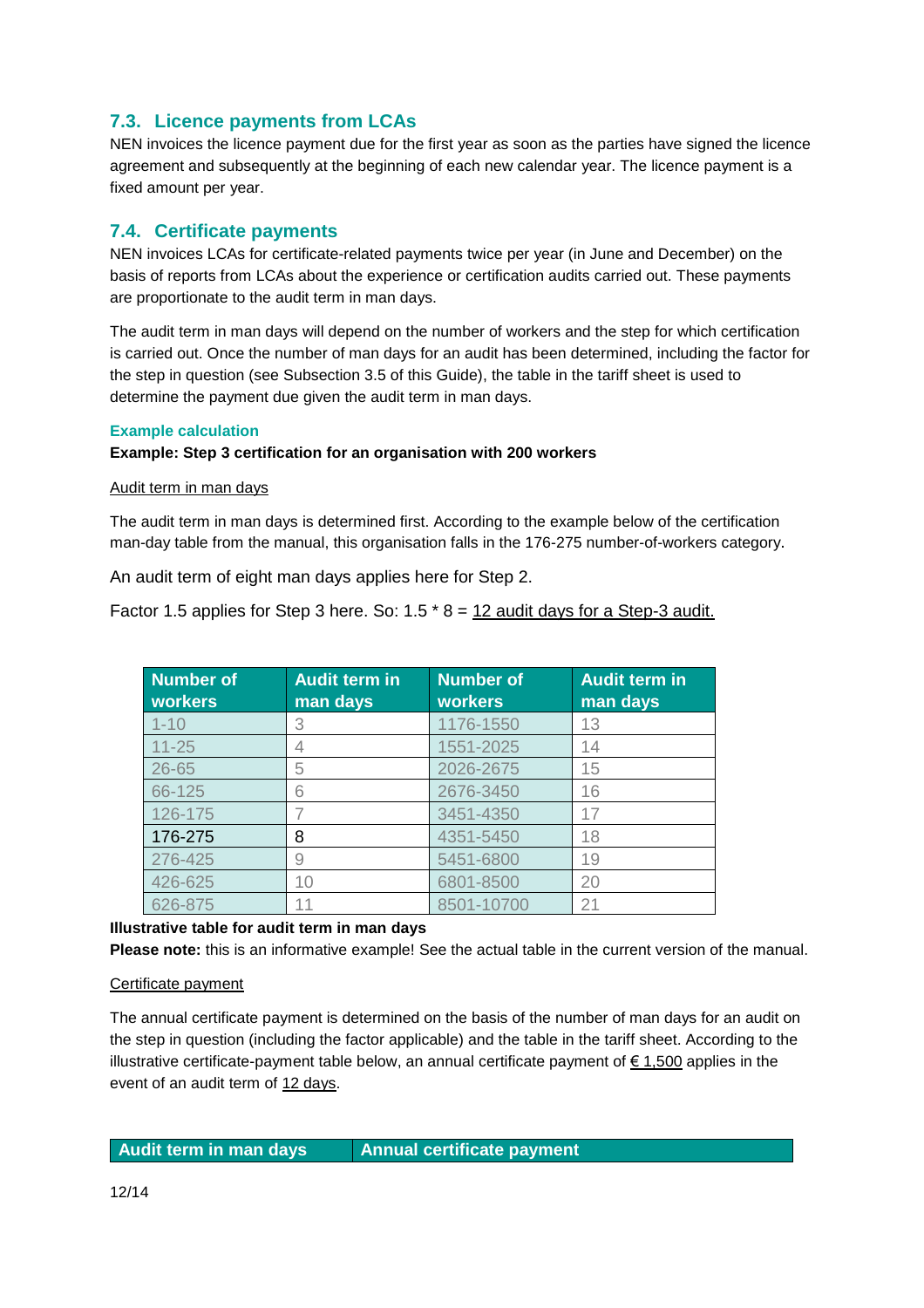| $3 - 9$   | €1,000      |
|-----------|-------------|
| $10 - 14$ | $\xi$ 1,500 |
| $15 - 19$ | $\xi$ 2,000 |
| $20 - 24$ | € 2,500     |

#### **Illustrative table for certification payments**

**Please note:** this is an informative example! See the actual table in the current version of the tariff sheet.

#### **Example: Step 2 certification for an organisation with 200 workers**

If a Step 2 certification were to be carried out for an organisation of the same size, the audit term would be eight man days. An annual certificate payment of € 1,500 would be due too, in accordance with the illustrative tables above.

#### <span id="page-13-0"></span>**The experience audit**

An experience audit involves 40% of the number of man days required for a full certification audit. Experience audits are always carried out at Step 3 level.

So, the minimum audit term in man days for a Step 3 certification of the organisation in question will be determined first. Forty percent of this number of days will then be calculated. This is the minimum number of days required for the experience audit.

The rate schedule/sheet will be consulted to establish which payment applies given the minimum number of days required for the experience audit.

#### <span id="page-13-1"></span>**7.5. Terms of payment**

The term of payment is 14 calendar days after the invoice date, except where agreed otherwise in writing. If an LCA has any comments or remarks about an invoice that it has received from NEN, it must submit a complaint to NEN in writing within seven calendar days of the invoice date. If a complaint is not submitted within the period of time referred to above, the LCA will be deemed to be in agreement with the invoice in question. Objections to the amounts invoiced will not suspend the payment obligation of an LCA.

Once the term of payment has expired, the LCA will be in default by operation of law; from this time, statutory interest and commercial interest will be due on the amount outstanding.

The LCA will bear all costs that NEN is forced to incur in order to achieve payment of the amount outstanding, at law and otherwise. Extrajudicial costs will be calculated in accordance with the Extrajudicial Collection Costs (Fees) Decree (*Besluit vergoeding voor buitengerechtelijke incassokosten*), which is applicable by virtue of Section 6:96(5) of the Dutch Civil Code (*Burgerlijk Wetboek*) or the *Voorwerk II* report applied by the courts in the Netherlands, subject to a minimum of € 350.00.

The LCA is not permitted to set off any payment.

# <span id="page-13-2"></span>**9. Questions and interpretation issues**

All questions must be submitted by e-mail via [info@safetycultureladder.com.](mailto:info@safetycultureladder.com) Once received, these questions will be dealt with in accordance with the issue at hand.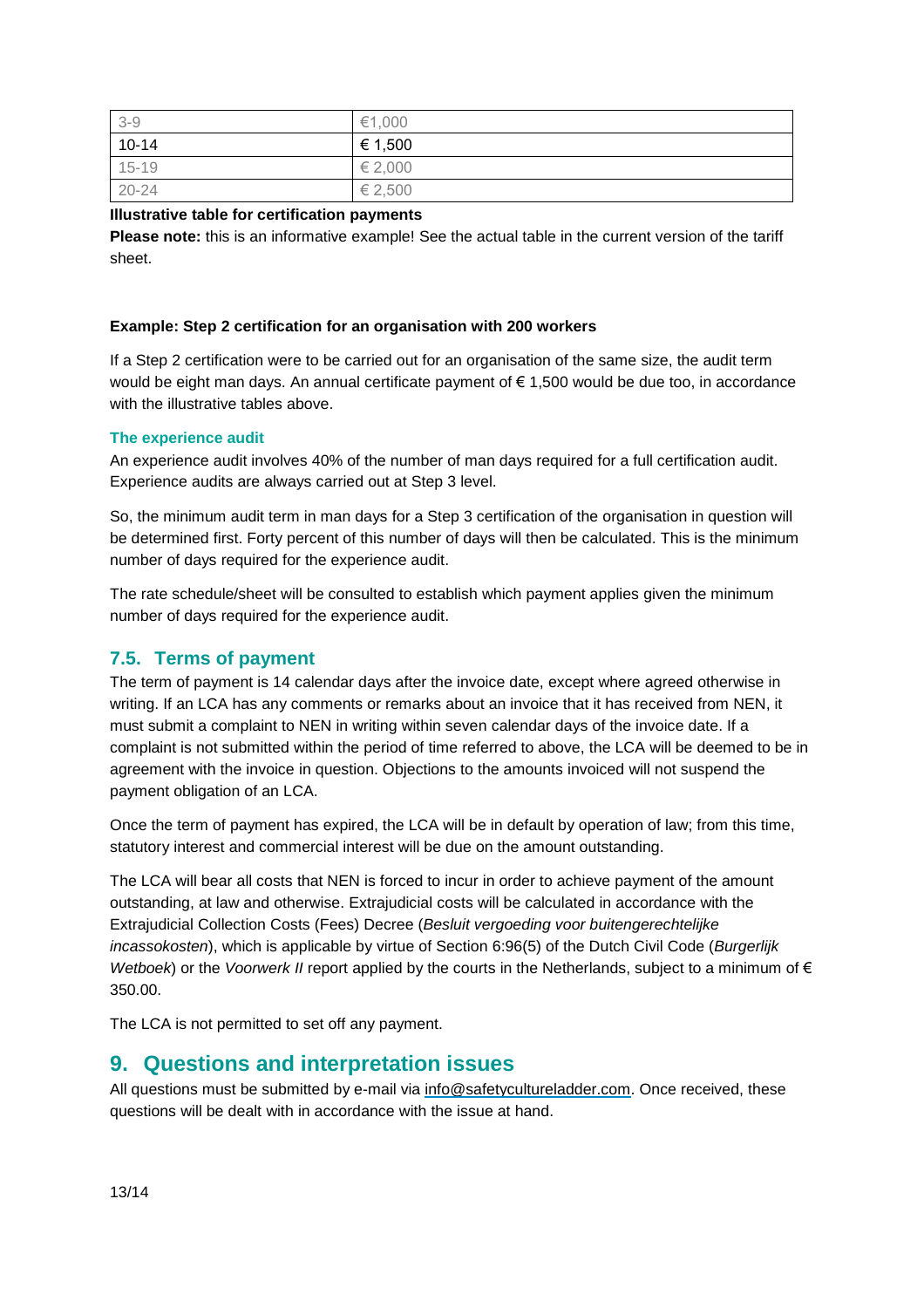The Safety Culture Ladder will respond to all procedural, practical and substantive questions. Interpretation issues that cannot be answered on the basis of the texts of the Certification Scheme and the Safety Culture Ladder Manual will be submitted to the CoE and the Harmonisation Consultation.

# <span id="page-14-0"></span>**10.Final stipulation**

The Safety Culture Ladder Manual will be binding where interpretation differences are the case. The CoE will decide on all cases not provided for by the Safety Culture Ladder Manual.

If subjects are not described in this LCA Guide, the NEN General Terms and Conditions and the scheme management manual will apply, as described and posted on the NEN website.

# <span id="page-14-1"></span>**11. Colophon**

Title: LCA Guide Version 1.0 Date of publication: 13 March 2017

NEN Vlinderweg 6 2623 AX Delft The Netherlands

P.O. Box 5059 2600 GB Delft The Netherlands

# <span id="page-14-2"></span>**12. NEN copyright**

All rights reserved. No part of this publication may be published and/or reproduced by means of print, photocopy, microfilm or in any other manner whatsoever, except with the prior written permission of NEN.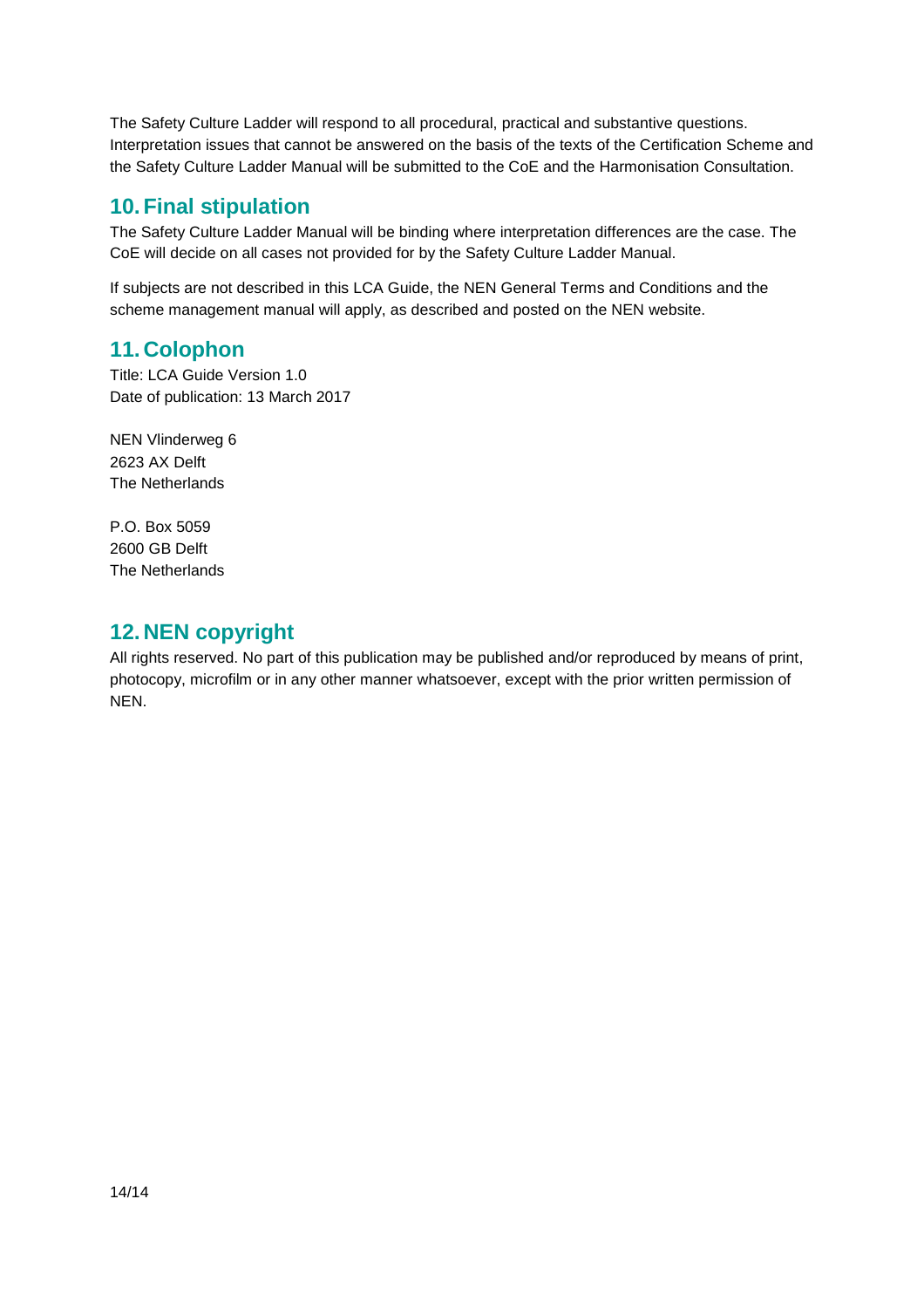# <span id="page-15-0"></span>**13. Appendix A NEN and the Safety Culture Ladder**

The Safety Culture Ladder is a measure that is designed to encourage safety awareness and conscious safe behaviour amongst companies and their suppliers and contractors. NEN owns and manages the Safety Culture Ladder and aims to continue to develop the system with the sector(s): both nationally and internationally.

NEN is an independent foundation and, as an internationally recognised scheme manager, has access to a worldwide network. NEN works in line with the international ISO requirements for scheme management that are applied by the Dutch Accreditation Council (*Raad van Accreditatie*). The Accreditation Council regularly assesses NEN on the basis of these ISO standards. Over the last 15 years, NEN has developed and become responsible for managing more than 35 schemes in collaboration with market parties, knowledge institutes and authorities in various sectors (Construction, Industry, Agriculture, Care and the Environment) and has issued more than 4,500 certificates in collaboration with 20 certification bodies.

NEN is responsible for the use, further development and management of the Safety Culture Ladder and the expansion of its scope to new clients and sectors. It has created an administrative Board of Stakeholders (BoS) and a technical Committee of Experts (CoE). NEN provides the secretariat for both the Board and the Committee and undertakes project management for the Safety Culture Ladder.

Figure 1 show how the Safety Culture Ladder is organised. The specifics of the scheme vary from one country to another.

As a foundation, NEN has a broadly constituted Board, which supervises performance of the NEN foundation as a whole. The Board at NEN is responsible for ensuring the achievement of both standardisation and scheme management.



Figure 1 - Organisation underlying the Safety Culture Ladder

The BoS functions as an administrative Board and is responsible for ensuring the independence, qualitative further development, management, organisation, use and promotion of the Safety Culture Ladder and also the broadening of its scope to new clients and sectors. The Board is broadly